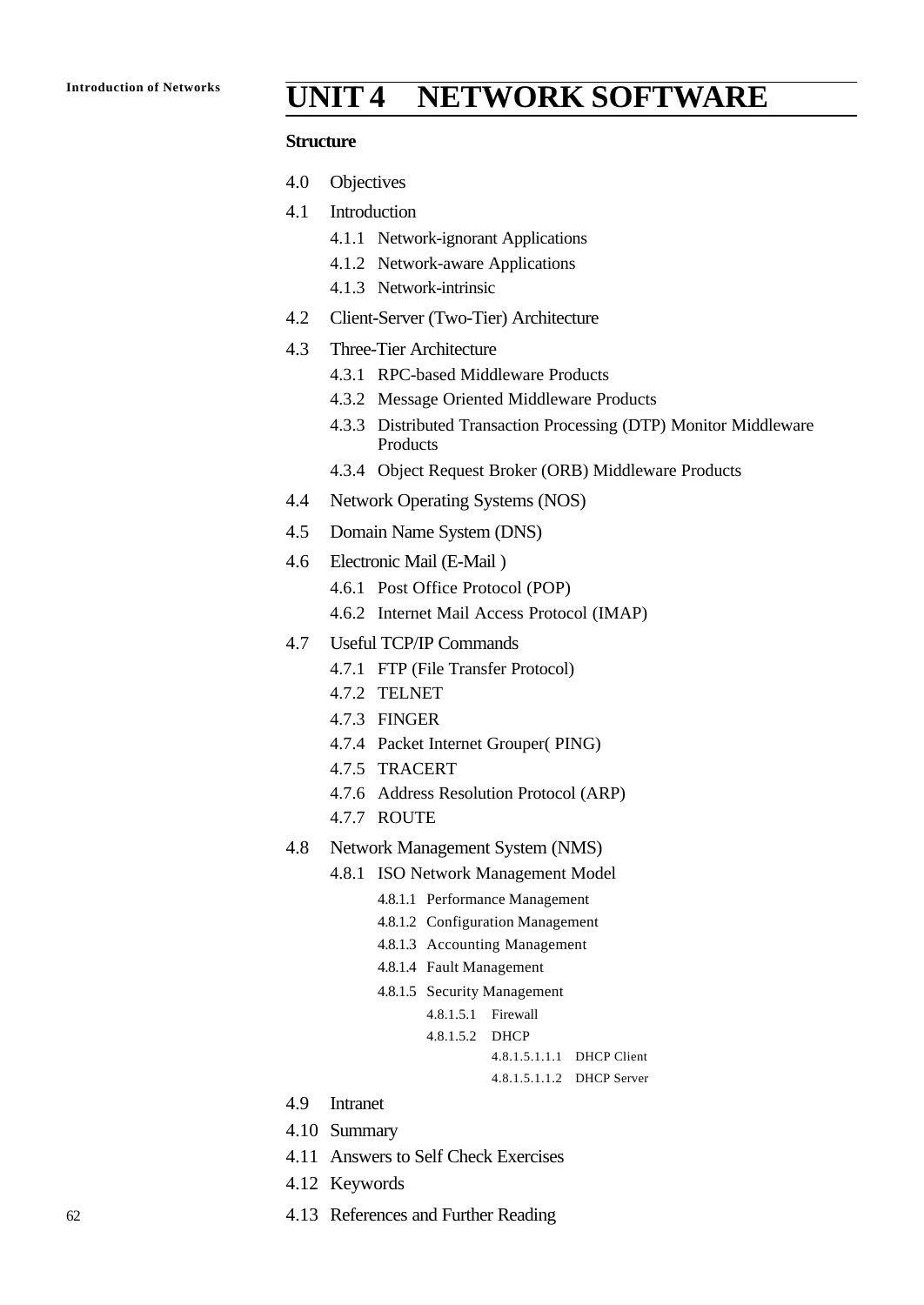# **Network Softwares 4.0 OBJECTIVES**

After studying this unit you will be able to :

- understand the different types of network software;
- know network management and their basic functions; and
- get yourself acquainted with various types of commands used to test the network.

# **4.1 INTRODUCTION**

There has been an explosive growth in computer networks during the 1980s. In fact, networking has revolutionized our use of the computer. As companies realized the cost benefits and productivity gains created by network technology, they began to add networks and expand existing networks almost as rapidly as new network technologies and products were introduced. Computer networks came into the picture with the realization that computers and their users need to share information and resources. Networks exist for applications. That is, users install networks to get a job done. Users can have computers, cables, interface cards, file servers, and protocols, but without applications software users can't do much but copy files from disk to disk. Network application software is what people use. The network is just the substrate upon which they use it. Many computer manufacturers now package networking software as a part of the operating system. A network operating system (NOS) causes a collection of independent computers to act as one system. A network operating system is analogous to a desktop operating system like DOS or OS/2, except it operates over more than one computer. Like DOS, a network operating system works behind the scenes to provide services for users and application programmes. But instead of controlling the pieces of a single computer, a network operating system controls the operation of the network system, including who uses it, when they can use it, what they have access to, and which network resources are available. There are three types of applications - network-ignorant, network-aware, and network-intrinsic.

## **4.1.1 Network-ignorant Applications**

Network-ignorant applications are written for use on one computer by one person. These programmes can run on a network in the sense that they may be stored on a file server and network users may run them at their workstations. Most of the time there are severe limitations on what these applications can do. Moreover, if two people try to use the programmes at the same time, data can be lost or corrupted.

For example, if two people try to work on the same 1-2-3 spreadsheet, the person making the last change to the spreadsheet will write over all the changes made by the user who first saved his work. The programmme has no way of keeping the users from destroying each other's work. It lacks concurrency control. On the other hand, 1-2-3 can be used safely by several people at the same time, as long as they are using different spreadsheets (and if they have a license to do so). But the standalone version of 1-2-3 does not provide functions to take advantage of the network.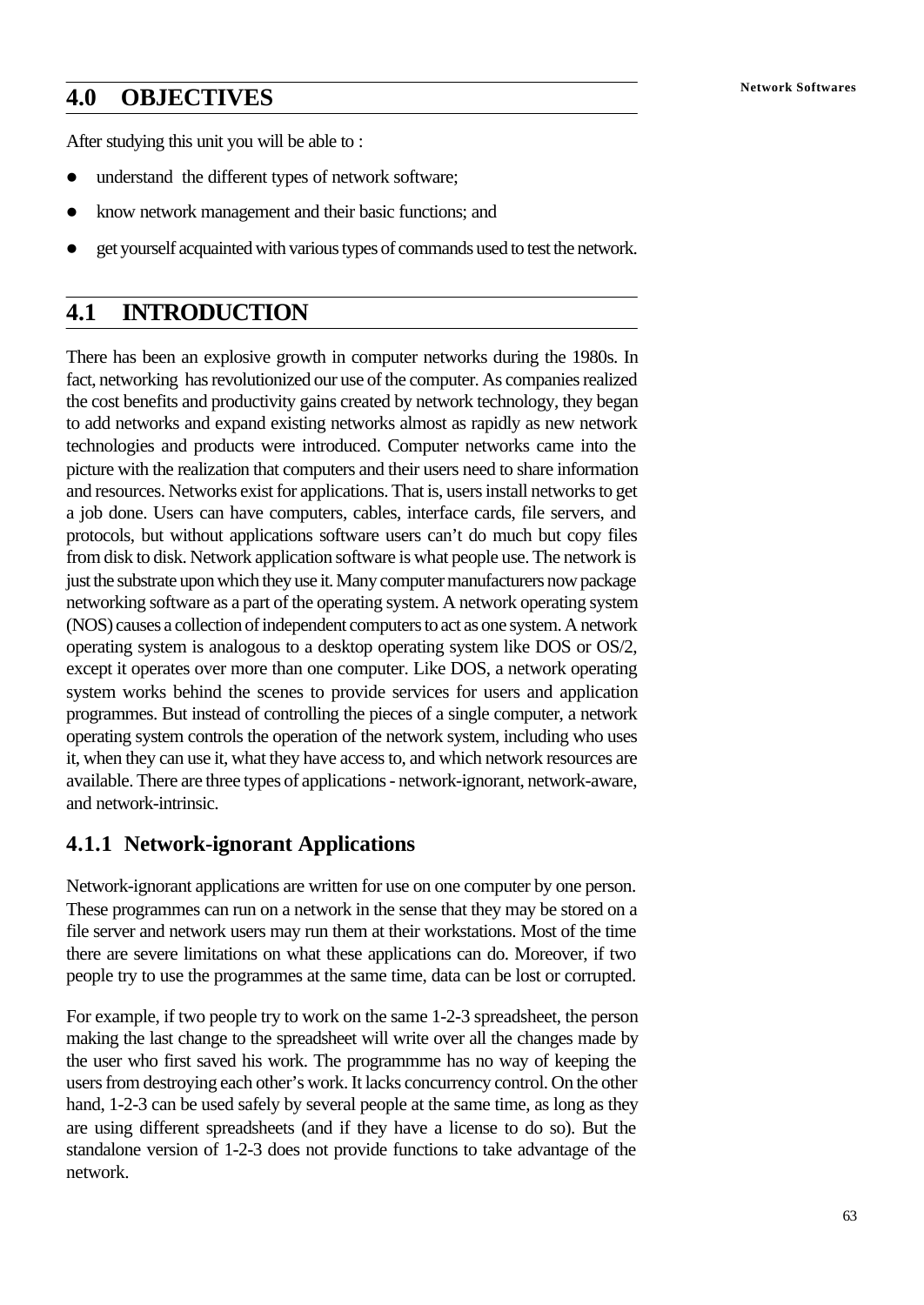#### **Introduction of Networks 4.1.2 Network-aware Applications**

Network-aware applications are a step above network-ignorant applications. Usually, they are network-ignorant programmes modified to run on a network. These programmes recognize they will be used by several users at a time. They have concurrency control features such as file and record locking to coordinate usage by multiple users. For example, when a Paradox user begins to modify an address in a mailing list database, other users who are also looking at the same database table are prevented from changing that particular address record. This is called record locking. When the change is complete, the change is displayed on the screen of every other user looking at the table.

Another network-aware feature is file locking. This is a less sophisticated and less used form of concurrency control. Instead of keeping users out of a particular record, they are kept out of the entire file altogether while another user has it open. Word processing programmes are the primary users of this type of concurrency control. Communications software and electronic mail are also network-aware applications. They use the network to extend the abilities of a PC and share network resources.

At the same time, even these network-aware applications use the network as little more than a peripheral sharing device. The file server holds the data and the programmme but does not do any processing. Users access the programme as if it were local, but all the work is being done by their PC, including all concurrency control. This is changing.

Network-aware programmes make up the vast majority of programmes written for networks. They are a big improvement over network-ignorant applications and have gone a long way to spur the growth of networking. As they become more sophisticated, the distinction between network-aware and network-intrinsic is blurring.

#### **4.1.3 Network-intrinsic**

By implication, network-intrinsic applications have the ability to distribute data over the entire network. Network-intrinsic applications actually share the processing power of several computers. Usually, although not always, this is done by dividing the application programme into pieces. One piece is the server, which does data processing; the other piece is the client, which talks to the user. In the client-server computing environment, conversely, developers separate their applications into two components, a "front end" and a "back end," with the elements sharing the processing demands according to which is best suited for the task. This separation of responsibilities allows client-server systems to more efficiently use an organization's computing power and network bandwidth.

Servers may run on different network operating systems across different hardware platforms and use different database servers. The Network File System (NFS) is a facility for sharing files in a heterogeneous environment of processors, operating systems, and networks by mounting a remote file system or a directory on a local system and then reading or writing the files as though they were local. The client application invokes these services without considering the technology of the various servers.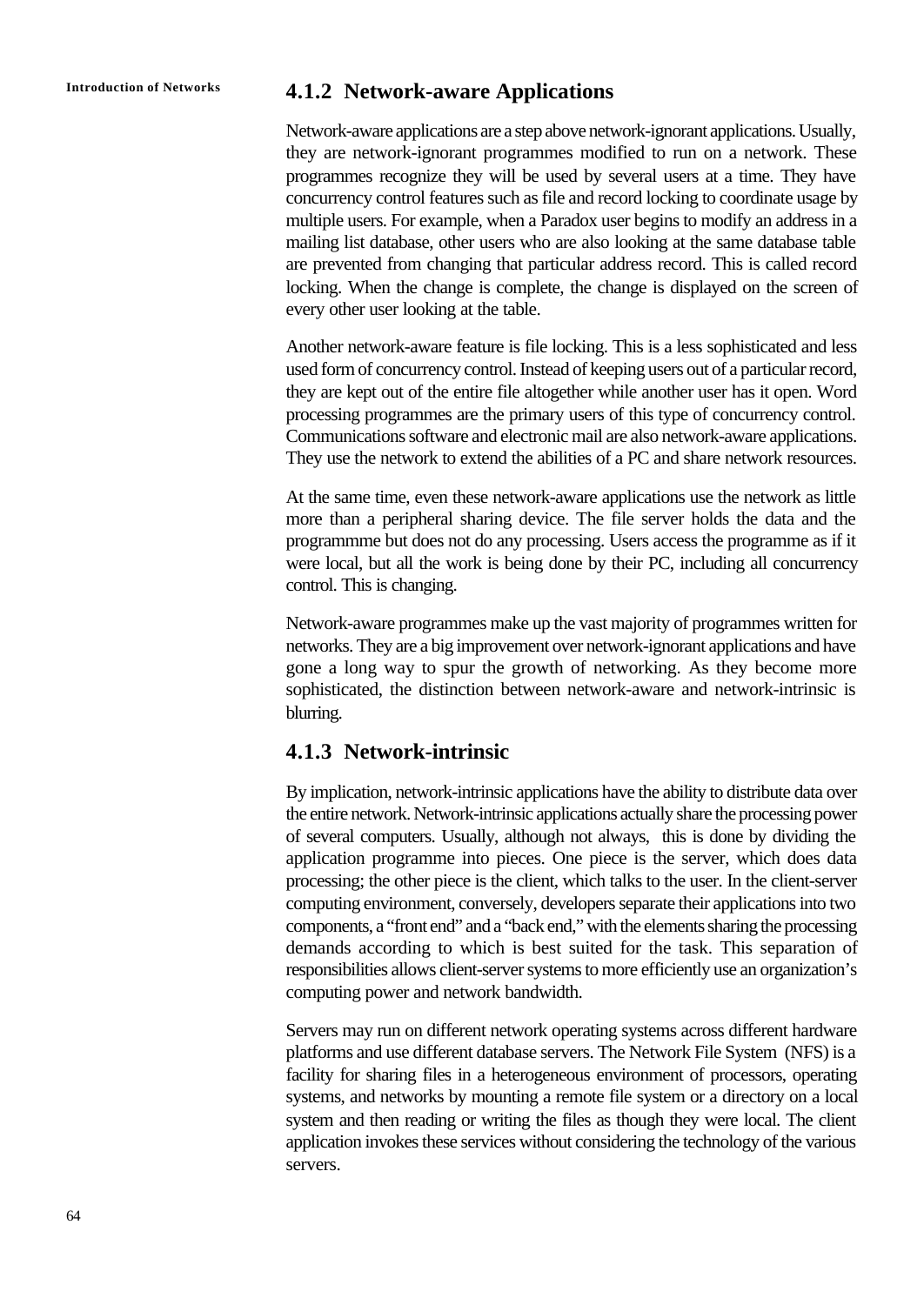# **Network Softwares 4.2 CLIENT – SERVER (TWO TIER) ARCHITECTURE**

In the early days of computing there was no communication among the computers as the computers were operated independently or as standalone entities. This led to the development of multiprogramming, time sharing systems such as in mainframe architectures followed by the development of standard protocols and open systems for network operations.

The limitations of Mainframe architecture, viz., having centralized intelligence, lack of graphical user interface support and no access to multiple database, led to the emergence of two-tier (Client-Server) architecture in the 1980s as shown in figure 1.



**Figure 1 : Client/Server Architecture**

The front end, or client-based part of the application, provides the end-user interfacethat is, the onscreen images the user follows while interacting with the application-as well as processing capabilities. As in the traditional network client-server model, the back end delivers server-based functions such as data lookup and retrieval.

In the client-server computing architecture, however, only the front end of the applications - not the entire application - is loaded into users' PCs when they start the programme. Now, when a user's front-end application queries a database for a particular record, the back-end server-based software searches for the specific record and sends it-not entire masses of data - to the user.

This significantly reduces the volume of data moving across the network because entire databases are not continually being sent back and forth between server and client. This offers secondary benefits in that reduced traffic can also lower the risk of electrical or mechanical malfunctions compromising the integrity of data.

Another benefit of client-server computing: Because the server rather than the client handles much of the manipulation of data, it eliminates the need to give each employee who accesses the database a high-performance PC. Only the database server needs a large, fast hard disk, high-performance controller hardware, or multiple highpowered processor chips.

# **4.3 THREE TIER ARCHITECTURE**

The client-server applications are written using proprietary front-end tools (Power Builder, Visual Basic, Developer 2000). This is a big risk because proprietary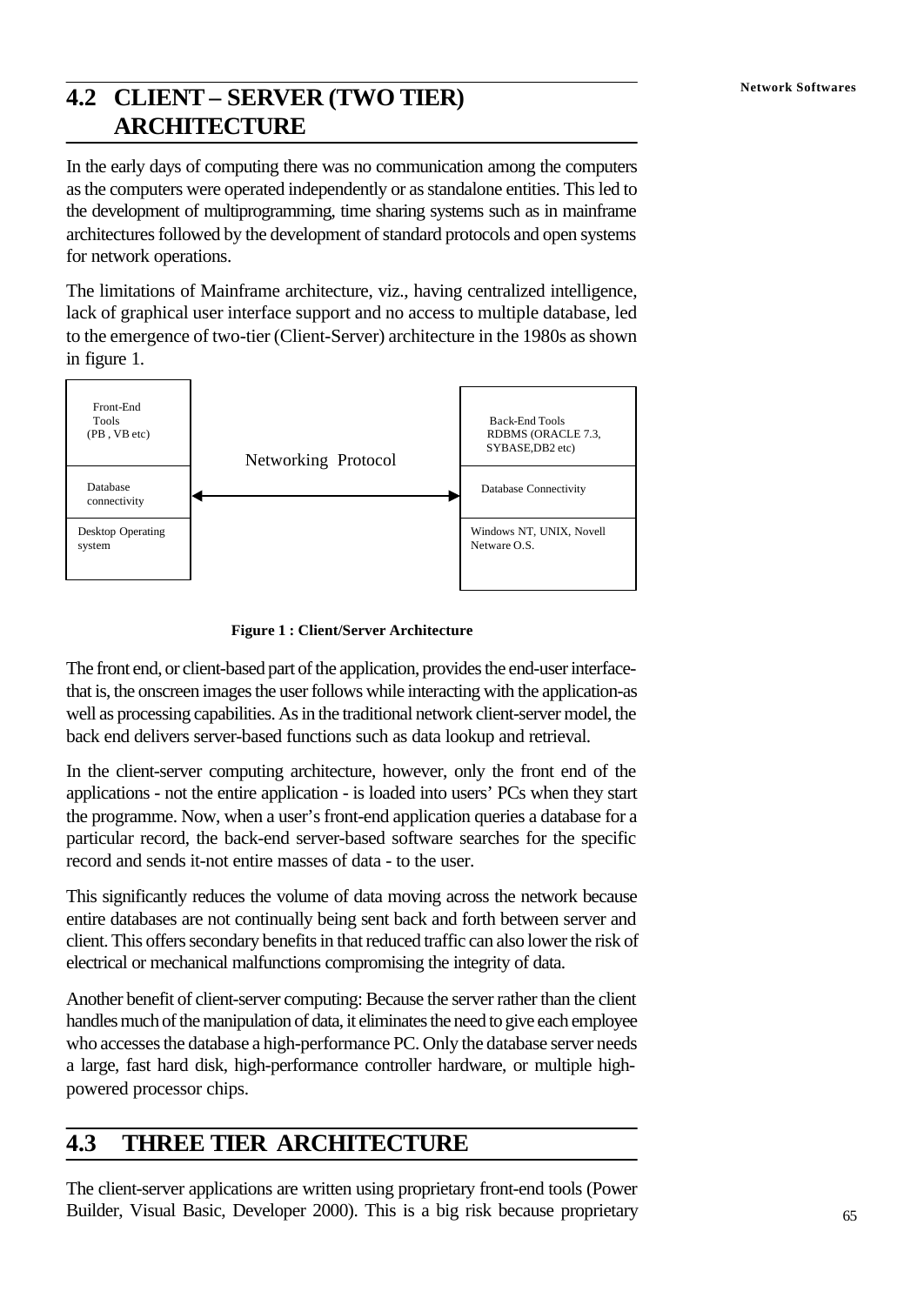**Introduction of Networks** languages have no guarantee of performance and they are not equally supported across different platforms. The two-tier client/server architecture is a good solution for distributed computing, where work groups are defined as dozen to 100 people interacting over a LAN simultaneously. It has, however, limitation when the number of user exceeds 1000 as the performance begins to deteriorate.

> It is also very difficult to modify the code on both sides as the rules change often. All clients that connect to the database must be modified to reflect the new rules. Programmers know that it is annoying to maintain different pieces of software that basically access the same data. The code of one programme may barely import into another programme even when developed with the same programming language and tools. Approaches such as standard in-house developed libraries address the problem but too often do not totally solve it.

> The idea of three-tier architecture as shown in Figure 2 emerged to overcome the limitations of two tier architecture by moving most of the codes that access and process data into the third tier/middle tier. In the three tier architecture, a client is split into two parts, i.e., Browser (User-interface) and logic. Thus two tier Client-Server becomes three tier architecture. Nothing much changes on the database side. It still maintains the data and holds the most important stored procedures on the server that consume the most CPU cycles. It keeps the role of providing concurrent accesses, integrity, recovery and helps in data administration. Browser (thin client) no longer holds any byte code of the programme for the access of the data using SQL. It will neither see rows of data nor map rows of data to load variables or object data module.



**Figure 2 : Three-Tier Architecture**

The logic, which describes how to access and process data is moved to a new server. The application server which is also called Middleware is a client of the database server and in a sense a server for the thin client application. The client can deliver its request to the middle tier and disengage because the middle tier will access the data and return the answer to thin client.

The middleware software sits on top of the web server. When an user requests a page through browser, specifying an Uniform Resource Locator (URL), the HTTP / web server translates this URL into a pathname for a file on the server host machine. If the file is an .html, .gif, .jpeg the web server sends the file directly to the browser.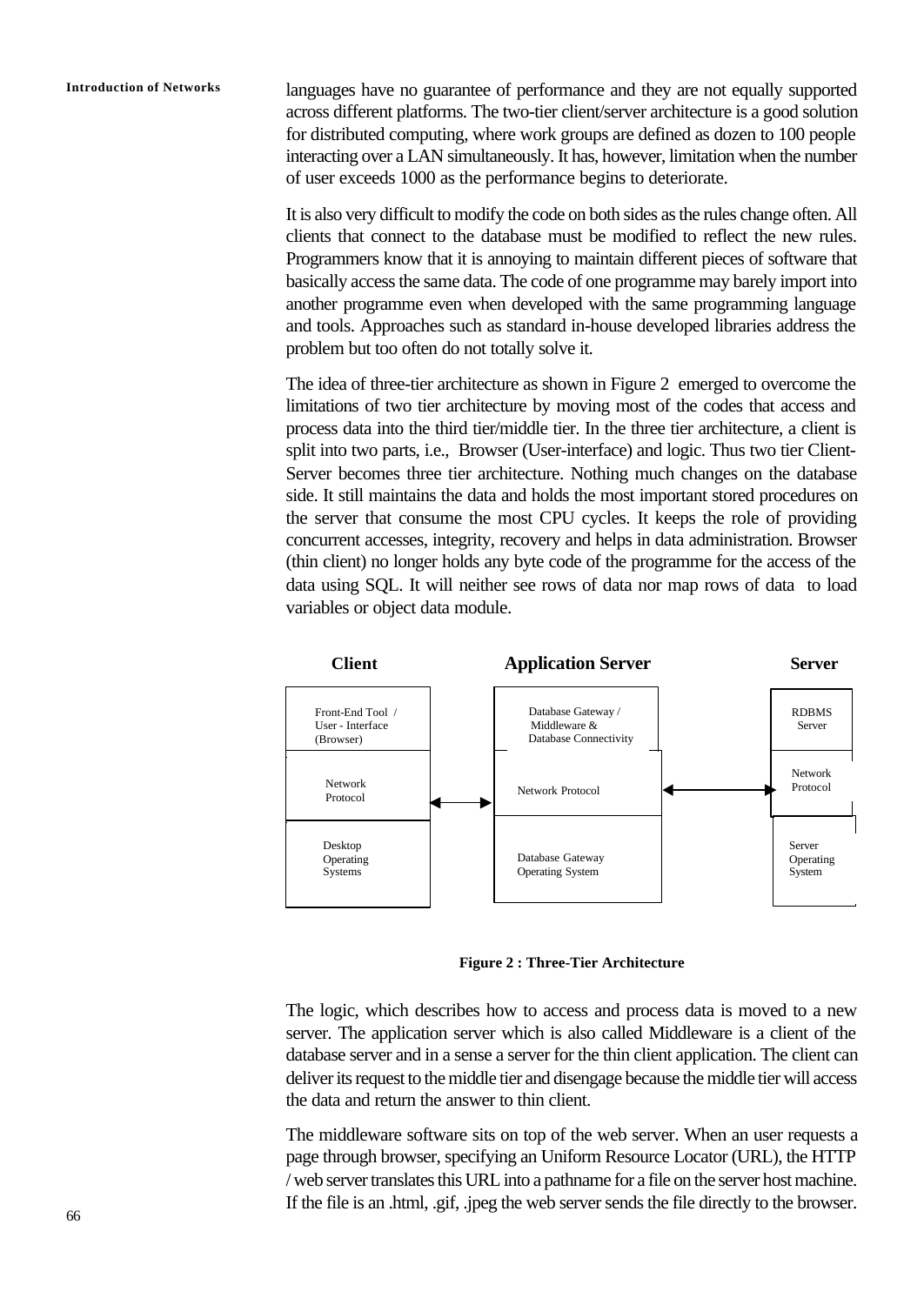However, when a browser requests an URL for the middleware, the web server **Network Softwares** passes the requests to a middleware programme.

Middleware helps the programmers to create networked applications. Data access in terms of OSI reference model takes place at the application (seventh) layer. Programmer has defined Middleware products by their Application Programme Interface (API). Depending upon the difference between the API of the Middleware products, they can be classified as under.

## **4.3.1 RPC - Based Middleware Products**

RPCs allow a programme running one computer to call a procedure (similar to a function or subroutine) that executes on a remote machine and performs a single, discrete task. RPCs allow point-to-point communication. Some of the products are: OSF/DCE/RPC, Sun ONC TIRPC (Transport Independent RPC), Net Wise RPC, Trans Access, HP NCS RPC, Digital DCE Runtime Services, Gradient Technology DCE.

#### **4.3.2 Message-Oriented Middleware Products**

Message-oriented middleware uses a different approach from RPCs. Messages are sent asynchronously to a distribution, that is they are sent there; but the sending programme does not require a reply before continuing operations. This approach generally is implemented using one of two mechanisms. Publish and subscribe or message queuing. Some of the products are : Peer logic Pipes, Momentum software's IPC, BM MQ series, Sunsoft Tool talk Message, Decmessage Q.

## **4.3.3 Distributed Transaction Processing (DTP) Monitor Middleware Products**

DTP Middleware **-** the category of software that includes transaction server - ensure transaction integrity, balance application work loads across multiple servers, and enforces appropriate secure access at the application and transaction levels. Some of the popular products are as under : Tuxedo,Encina,Web.Sql, Net.Data, MS Intendev, Jacquar CTS

### **4.3.4 Object Request Broker(ORB) Middleware Products**

The Common Object Request Broker architecture (CORBA) specification was developed by the Object Management Group (OMG) to allow communication between applications no matter where they are located and on which operating system. For example, a CORBA could allow a thin client written in Java running on a PC to seamlessly invoke a procedure written in C which executes on a Unix server setting in a different city. The client might then invoke a procedure that is part of a legacy application written in COBOL which executes on a mainframe in a different country. With CORBA software component there is no need to know which software or hardware platform it is running on or where that hardware is located on the network.

# **4.4 NETWORK OPERATING SYSTEMS (NOS)**

A network operating system (NOS) is a collection of software and associated protocols that allows a set of autonomous computers, which are interconnected by a computer network, to be used together in a convenient and cost-effective manner.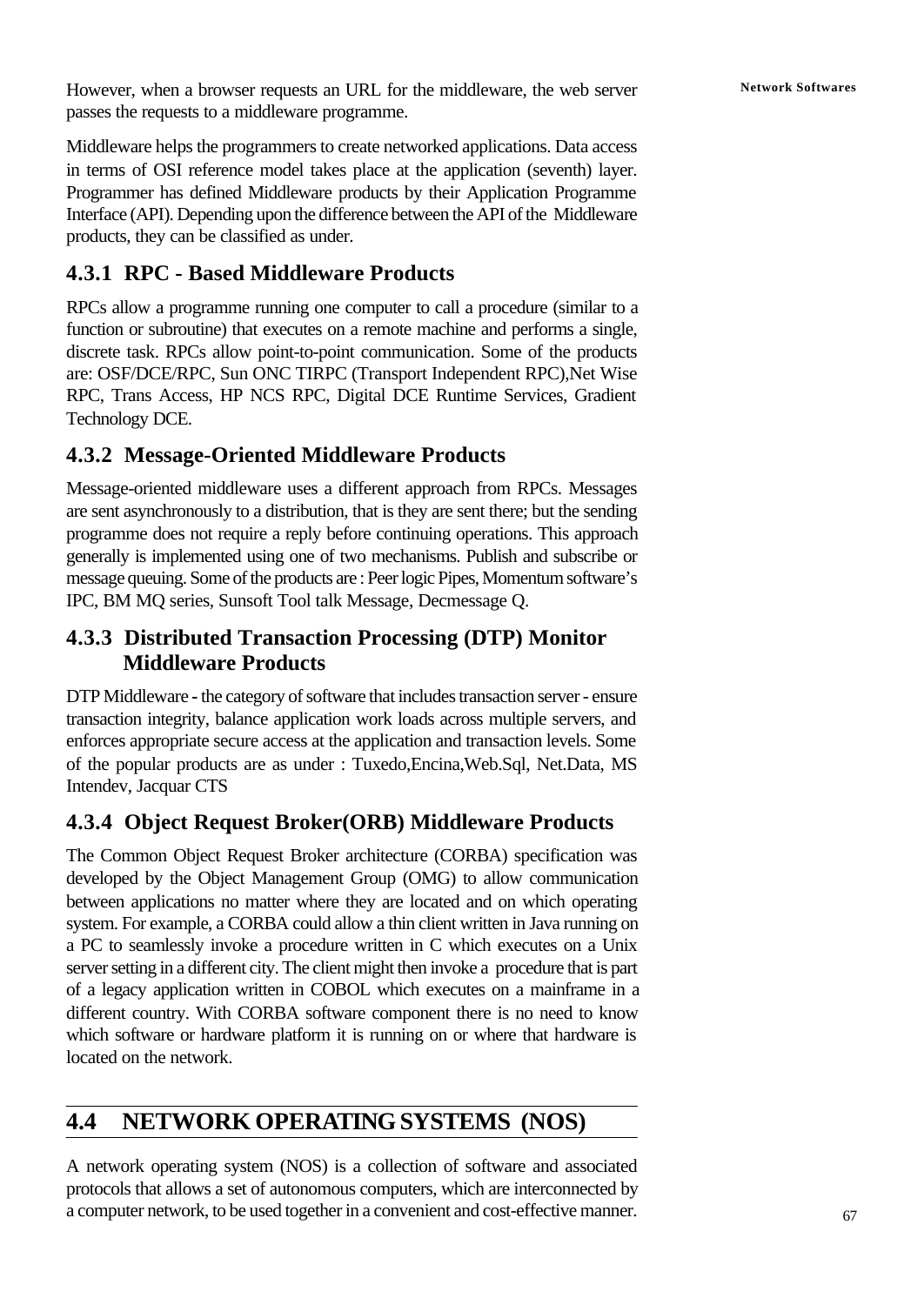**Introduction of Networks** At a basic level, the NOS allows network users to share files and peripherals such as disks and printers. Most NOSs do much more. They provide data integrity and security by keeping people out of certain resources and files. They have administrative tools to add, change, and remove users, computers, and peripherals from the network. They have troubleshooting tools to tell network managers what is happening on the network. They have internetworking support to tie multiple networks together.

Network Operating Systems offer many capabilities including:

- Allowing users to access the various resources of the network hosts.
- Controlling this access so that only users with proper authorization are allowed to access particular resources,.
- Making the network and the eccentricities of the host computers transparent to the users.
- Making the use of remote resources appear to be identical to the use of local resources.
- Providing uniform accounting procedures throughout to the network.
- They can also distribute processes. This makes for distributed databases, compile servers, compute servers, multitasking communications servers, and many other applications in which programmes cooperate across the network to get a job done.

Network operating system software, such as NetWare, LAN Manager, and Solaris, provide some applications. Because most modern network operating systems support TCP/IP protocols, heterogeneous computers ( Windows NT Operating System, IBM mainframe, Unix systems, Open VMS System) can be interconnected easily.

TCP/IP supports a suite of protocols each of which provides a different service. The protocols allow networking communications to be independent of network hardware. The TCP/IP protocol suite is organized in the following groups:

- Application-Level Protocols, such as DOMAIN, Exterior Gateway Protocol (EGP), File Transfer Protocol (FTP), FINGER, TELNET, Trivial File Transfer Protocol (TFTP), Simple Mail Transfer Protocol (SMTP), and Simple Network Management Protocol.
- Transport –Level Protocols, such as User Datagram Protocol (UDP) and Transmission Control Protocol (TCP)
- **•** Network-Level Protocols, such as Address Resolution Protocol (ARP), Internet Control Message Protocol (ICMP), and Internet Protocol.

In addition to the TCP/IP, most of the applications people use with the Internet also have their own protocols and are used for different purposes such as :

- Simple Mail Transfer Protocol (SMTP) defines a straight forward way to move E-Mail between hosts.
- Hyper Text Transfer Protocol (HTTP) is a standard method for transmitting information through the Internet. HTTP and its sibling standards, the document mark-up language known as Hyper Text Markup Language (HTML) have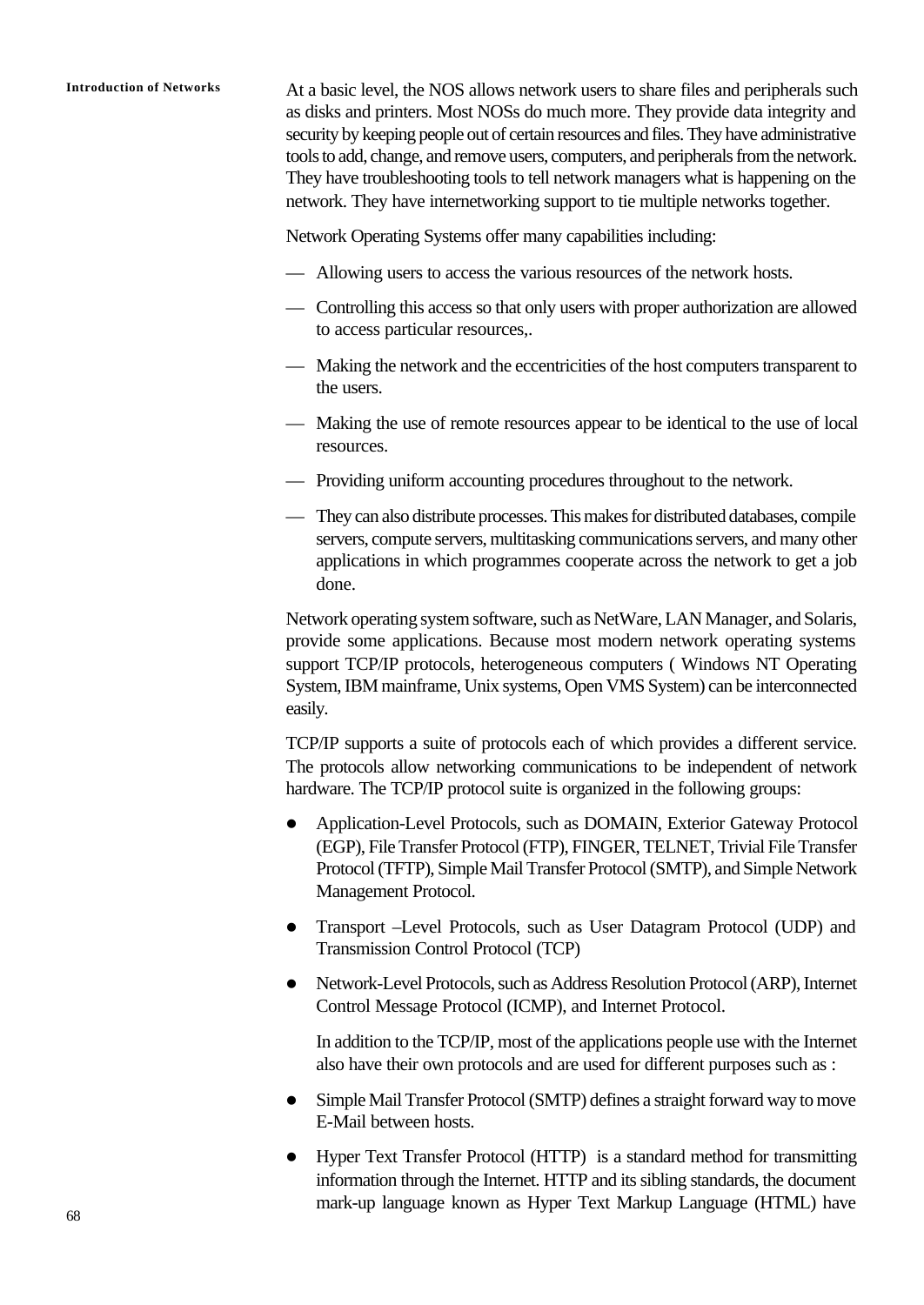done more than anything to make information exchange accessible to the masses **Network Softwares** and have been the principal contributing factor in the explosive growth of the Internet. HTTP is known as a "stateless" protocol. That is, HTTP can't "re*member" the st*ate that it was last in. What really happens is that when a Web browser connects to a site, it sends a request for a particular file on the server. The Web browser returns the file and then totally forgets about it. When the next file is needed because the viewer clicked a link, the entire process is repeated.

## **4.5 DOMAIN NAME SYSTEM (DNS)**

On a TCP/P network, computers know each other by their IP addresses. But for human beings, remembering numbers is not the easiest thing to do. Remembering names is much easier. Similarly, a way was devised to associate IP addresses with names that can be easily remembered.

In the early days of the Internet "hosts" files were used to associate machines with names. The hosts file is simply a table of IP addresses and corresponding names like a phone directory. Any name lookup (the process of identifying the IP address associated with a name) will first check the hosts file (if present) on the machine making the query to see whether the name can be resolved.

But with the number of hosts on the Internet increasing rapidly to an unmanageable level, that soon became impossible. The way out was the DNS : The Domain Name System. In 1984 DNS started to get over the problem of remembering routes and the network numbers.

The DNS is a distributed, scalable database of IP addresses and their associated names. It is distributed in the sense that unlike the hosts file, no single computer contains all the DNS information in the world. The DNS data is distributed across many Name Servers. It is scalable i.e the volume of total DNS data and requests from machines for the same data, without significantly increasing the querying time. Otherwise the World Wide Web would really have become the World Wide Wait.

To understand the DNS and the way it is used, we need to understand the Internet naming structure. Let us take for example the address http://www.inflibnet.ac.in or http://inflibnet.inflibnet.ac.in

| <b>WWW</b> |                | : indicates that the machine is part of the world.                                                                        |  |
|------------|----------------|---------------------------------------------------------------------------------------------------------------------------|--|
| in         | $\ddot{\cdot}$ | indicates the top level domain (TLD) that the machine is part of.<br>Top level domain include .com, .edu, .gov, .in, etc. |  |
| ac         | $\ddot{\cdot}$ | shows that the computer we are looking for is in a network called<br>ac                                                   |  |
| inflibnet  |                | : indicates a sub network (a group of computer with a common<br>function or at a common location).                        |  |
| inflibnet  |                | : is that name of the machine that we are interested in and the name<br>is changed to www.                                |  |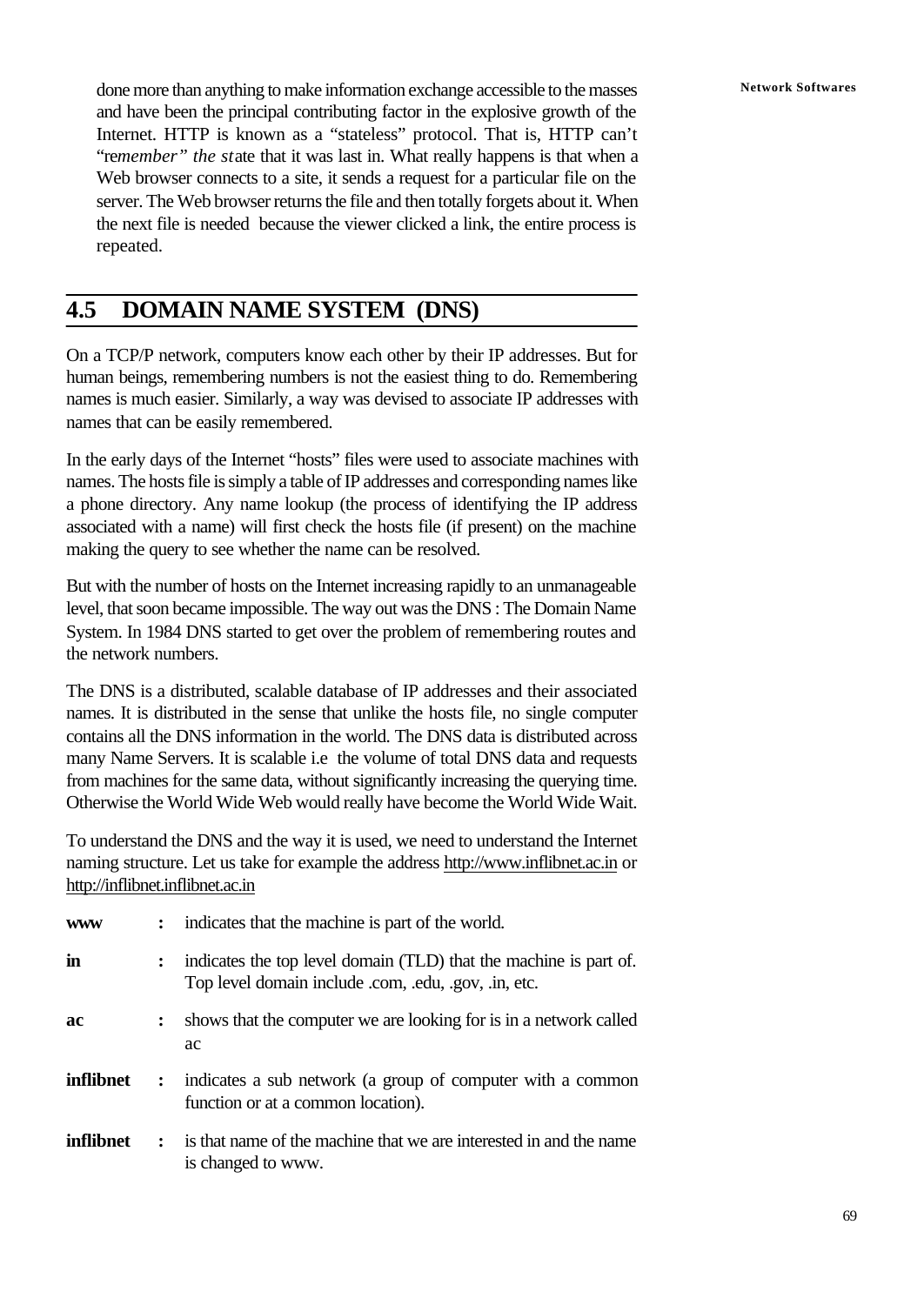$\mathbf{I}$ 

| <b>TOP LEVEL INTERNET DOMAINS</b> |                               |                     |  |
|-----------------------------------|-------------------------------|---------------------|--|
| Domain                            | Indicates                     | <b>Examples</b>     |  |
| com                               | Commercial organisations      | yahoo.com           |  |
| ac                                | <b>Academic Institutions</b>  | iiml.ac             |  |
| mil                               | A (US) military set up        | nic.mil             |  |
| gov                               | A (US) government set up      | nasa.gov            |  |
| org                               | Other organisations           | www.bjp.org         |  |
| net                               | Other networks                | vsnl.net            |  |
| int                               | An international organisation | tpc.int             |  |
| in, uk                            | Which country the network     | ac.in is for India. |  |
| etc                               | is in                         | bbb.co.uk           |  |

#### Let's see how the DNS aids in identifying the machine's IP address, given its name. At the top level of DNS structure are the nine root name servers of the world, which contains pointers to the master name servers of each of the top level domain. To find the IP address of http://www.inflibnet.ac.in, the DNS server (the one that services the host making the request) will have to ask one of the root name servers for the address of the master name server for the .com domain. This master name server will have the addresses of the nameservers for all the .in domains.

From here you get the address of the name server for the inflibnet.ac.in domain. You move on to this nameserver, which will give you the IP address of the machine www.inflibnet.ac.in or inflibnet.inflibnet.ac.in .

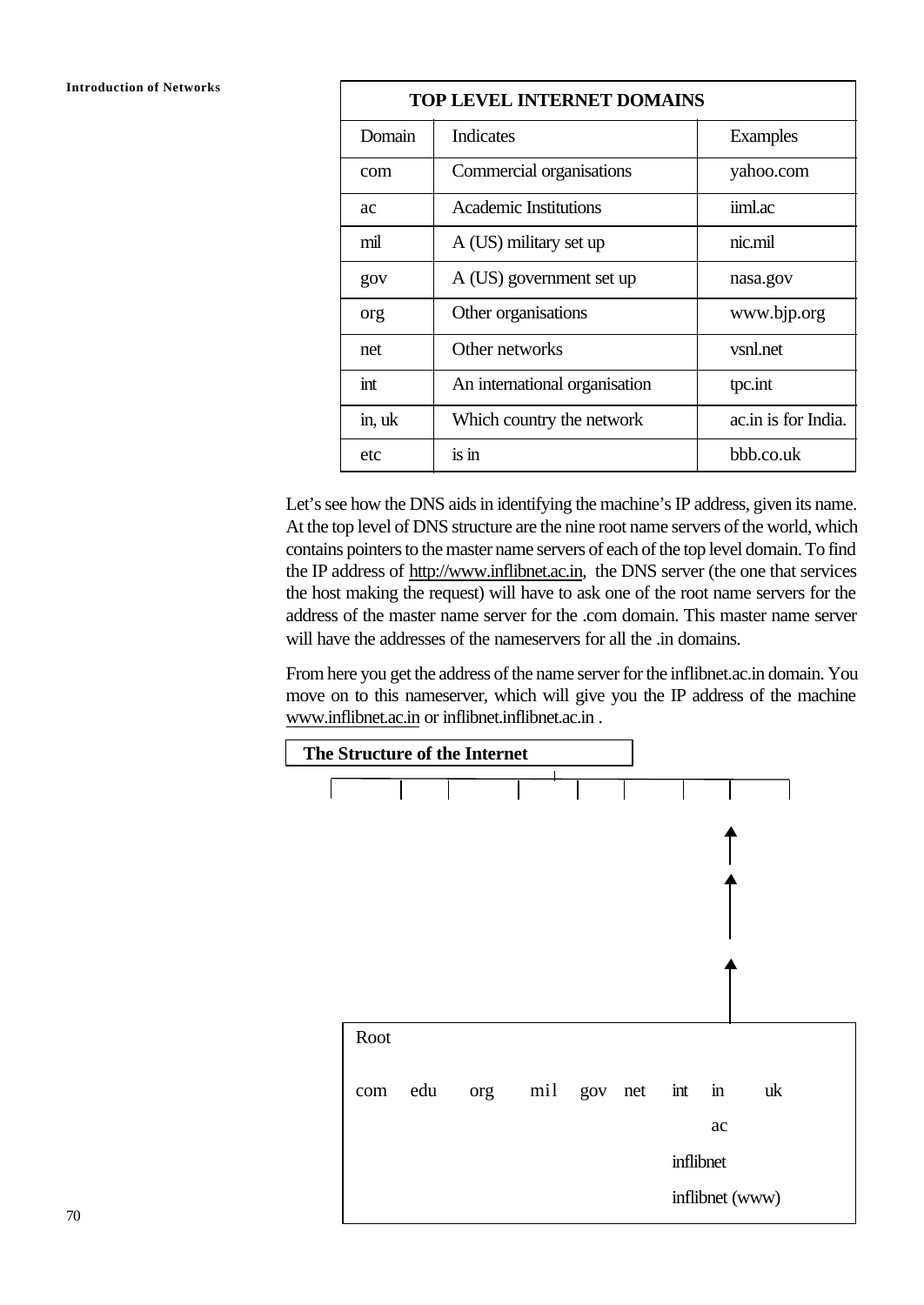# **Network Softwares 4.6 ELECTRONIC MAIL (E-MAIL)**

Electronic Mail is the most widely used TCP/IP application which has abolished the notion of distance and engages the largest number of people. E-Mail is a convenient way to reach people and normally is easy to use. The message is sent to an electronic mail box with a specified destination address. A typical address look like hasansk@yahoo.com in which hasan specifies local part giving the name of mail box on a destination computer and yahoo.com domain name.

The transmission of an e-mail message through the Internet relies on the Simple Mail Transfer Protocol (SMTP ). The SMTP defines a straight forward way to move mail between hosts. There are two roles of the SMTP Protocol, i.e., Sender and Receiver.

The sender establishes a TCP connection with the receiver. The well known port used for a receiver is 25. First they identify their host domain names. Then the sender executes a mail transaction by : Identifying the mail originator, Identifying the mail recipients, Transmitting the mail data, Transmitting a code that indicates that the item is complete. At the end of a transaction, the sender can start another transaction, reverse roles so it becomes the receiver, quit and close the connection.

SMTP is fast and efficient, and does a great job, but has one drawback. It expects both end nodes to be on-line simultaneously. That is where POP comes in.

## **4.6.1 Post Office Protocol (POP)**

The Post Office Protocol (POP) can be used to transfer mail between desktop stations and a mail server. Like SMTP, it is simple to implement, as it uses plain ASCII text , which assure it of platform and operating system independence, a factor of crucial importance for the Internet. POP is an idea , but it is fast beginning to show its limitations.

## **4.6.2 Internet Mail Access Protocol (IMAP)**

IMAP unlike POP, allows hierarchical storage of mail and a message retrieval system that allows selective access to the mail box. While POP is used for simply retrieving and deleting the message, using IMAP the mail can be organised so that it can be read on the server itself.

For a user getting connected over a slow dial up line, IMAP provides ways to download only the header or the body of the message that contains a large attachment. In addition, IMAP allows one user to access multiple mail servers and multiple users to share a single mail box.

IMAP can work on any of three modes of communication: on-line, off-line, or disconnected operation. In the Online mode, the mail is processed in an interactive fashion, that is the client can ask the server for a reply to the message headers and then request only specific messages, or can even retrieve just parts of certain messages.

IMAP also allows one user to access multiple mail servers and multiple users to share a single mail box. Similar to POP, IMAP also depends on SMTP for sending the mails.

There are many e-mail software available such as MS Exchange 5.5 , Lotus Notes, Pine etc. Pine (Pine Is Not Elm) software , a sophisticated e-mail utility that can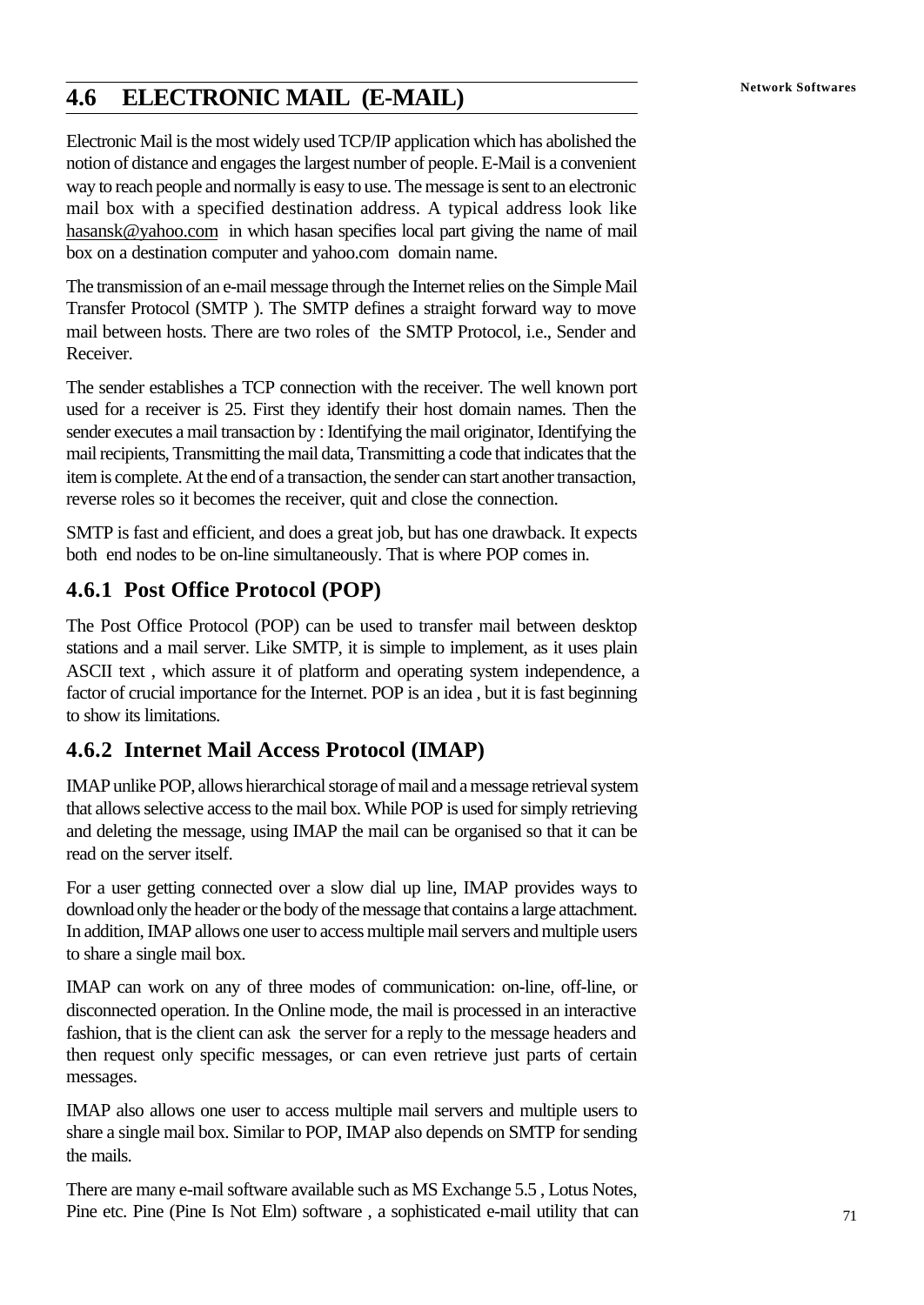**Introduction of Networks** send not only text files but also binary files such as images and sounds by using MIME (Multipurpose Internet Mail Exchange) which comes bundled free of cost with Linux operating system.

## **4.7 USEFUL TCP/IP COMMANDS**

#### **4.7.1 FTP (File Transfer Protocol)**

File transfer between machines running TCP/IP; these machines may or may not be running the same operating system. Many FTP Servers allow one to download files without having an account on the machine by having anonymous or FTP for a user name and the e-mail address for the password. This is a major means of distributing software and information on the Internet.

FTP ip address, i.e., FTP 202.141.130.67 FTP>PUT "filename" FTP>GET "filename" FTP>BYE

#### **4.7.2 TELNET**

Remote login on a machine running TCP/IP ; these machines may or may not be running the same operating system.

TELNET ip address i.e TELNET 202.141.130.67

### **4.7.3 FINGER**

A standard utility that is a part of the TCP/IP protocol stack that helps in finding a valid user logged into a system you have access to. It's used in Unix based systems.

FINGER xyz@inflibnet.ernet.in

### **4.7.4 Packet Internet Grouper (PING)**

Internet Control Message Protocol (ICMP) is an important maintenance protocol. It allows two systems on an IP network to share status and error information. This information can be used by higher-level protocols to recover from transmission problems or by a network administrator to detect network trouble. Although ICMP packets are encapsulated within IP packets, they are not considered to be a higherlevel protocol. The PING utility uses the ICMP echo request and echo reply packet and allows one to query another IP device on the network to determine if the IP device is "alive" and how long it takes a packet to reach the device. Following is the syntax to launch the PING utility.

PING [-t] [-a] [-n count] -[-l size] [-f] [-i TTL] [-v TOS] [-r count] [-j host-list]|

[-k host-list] [-w timeout] destination-list

example

C> PING 202.54.4.114

If a device is having communication problems on the network, enter the following command at the DOS prompt.

PING 127.0.0.1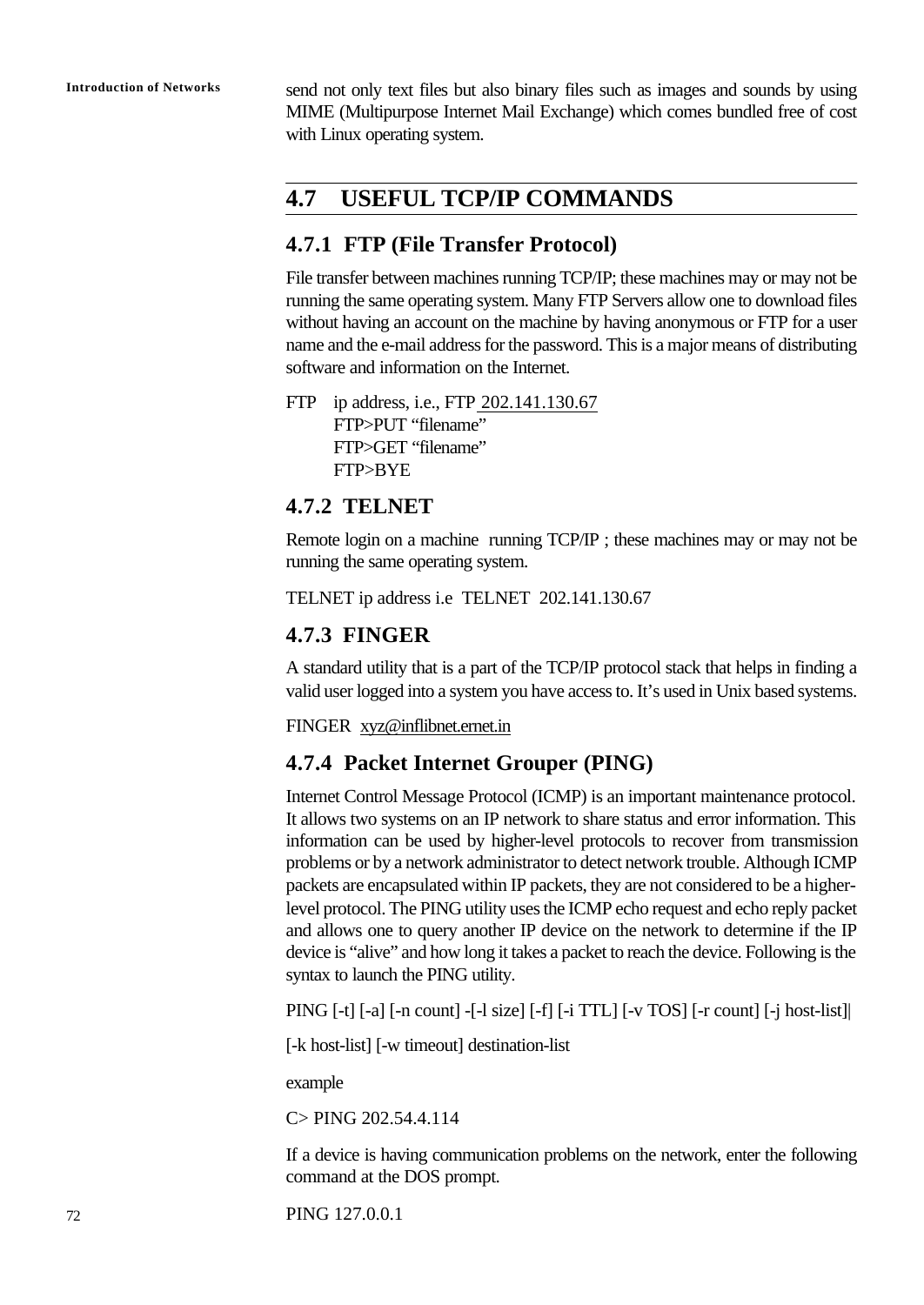The address 127.0.0.1 is the loopback address. If you enter this command, the **Network Softwares** device pings its own TCP/IP stack. If the device can't see its own TCP/IP stack, the device can't communicate on the network.

## **4.7.5 TRACERT**

The TRACERT utility allows one to determine the route that a packet may take to get from one device to another (if a route exists). This utility can be used to determine the time that it takes the packet to reach routes and to identify sluggish spots on the route.

Following is the syntax to launch the TRACERT utility :

tracert [-d] [-maximum hops] [-j host-list] [-w timeout] target-name.

C> tracert 202.54.4.114

### **4.7.6 Address Resolution Protocol (ARP)**

The Address Resolution Protocol (ARP) is one of the maintenance protocols that support the TCP/IP suite and is usually invisible to the users and applications. For two machines on a given network to communicate, they must know the other machine's physical (or MAC) addresses. By broadcasting Address Resolution Protocols (ARPs), a host can dynamically discover the MAC-layer address corresponding to a particular IP network-layer address.

After receiving a MAC-layer address, IP devices create an ARP cache to store the recently acquired IP-to-MAC address mapping, thus avoiding having to broadcast ARPS when they want to recontact a device. If the device does not respond within a specified time frame, the cache entry is flushed. Following syntax can be used to launch the ARP utility :

ARP -alinet\_addr] [-N if\_addr]

ARP -s inet\_addr eth\_addr [if\_addr]

ARP -d inet\_addr [if\_addr]

#### **4.7.7 ROUTE**

When considering how to route packets to a remote destination, a device first checks its local routing tables. The ROUTE utility can be used to manually add entries to the routing table; however, devices usually learn routes dynamically from the network.

Following syntax can be used to launch the ROUTE utility :

ROUTE [-f] [command] [destination] [MASK netmask] [gateway]

# **4.8 NETWORK MANAGEMENT SYSTEM (NMS)**

The network delivers a reliable communication service. The computers and applications deliver critical information, analysis, access control and security. Increasingly, computer and applications depend on the network for access to distributed databases, user authentication and communication with other computers and applications. The network is becoming more highly utilized and more critical to the process of doing business. The network has become business critical.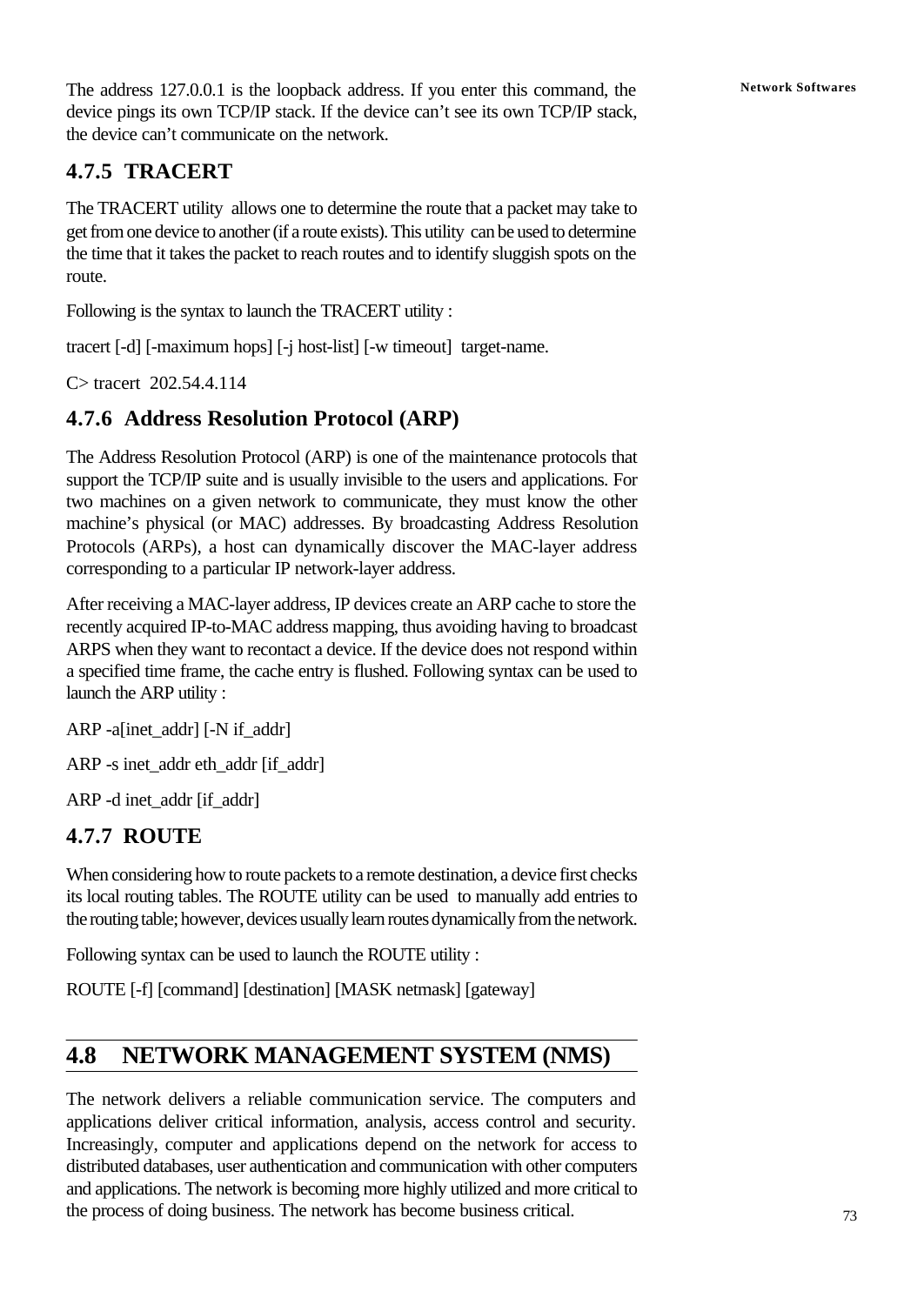**Introduction of Networks** This increasing utilization creates higher requirements for resilience. Should the network fail, business-critical applications would fail with it. The network carries traffic of varying priorities; order entry / tracking, accounting audits, engineering design, e-mail file transfer, and World Wide Web access. The higher utilization of the network makes it necessary to treat this traffic in different ways in order to allow the business-critical traffic to flow without congestion. Congestion on the network causes business-critical applications to process fewer transactions each day, costing the business untold amounts of money.

> The network connects all the business critical resources in a company. This makes it the doorway into the business that is vulnerable to attack. In order to prevent these attack, network must distribute security to the very edge of the network. In this way, the network refuses access to unauthorized users and unauthorized traffic.

> Network management is a service that employs a variety of tools, applications, and devices to assist human network managers in monitoring and maintaining networks. Network management means different things to different people. In some cases, it involves a solitary network consultant monitoring network activity with an outdated protocol analyzer. In other cases, network management involves a distributed database, autopolling of network devices, and high-end workstations generating real-time graphical views of network topology changes and traffic. Well-known network management protocols include the Simple Network Management Protocol (SNMP) and Common Management Information Protocol (CMIP).

#### **4.8.1 ISO Network Management Model**

The ISO has contributed a great deal to network standardization. Its network management model is the primary means for understanding the major functions of network management systems. This model consists of five conceptual areas.

#### **4.8.1.1 Performance Management**

The goal of performance management is to measure and make available various aspects of network performance so that internetwork performance can be maintained at an acceptable level. Examples of performance variables that might be provided include network throughput, user response times, and line utilization. Network congestion affects the performance of the VPN and other mission critical applications. To provide reliable and quality service, traffic management policies require to be defined to allocate bandwidth for inbound and outbound traffic, based on, relative merit or importance, the performance of mission critical and other high priority applications without "starving out" lower priority applications. **:** Rate control and queuing are two primary means of traffic control. Rate control was designed to smoothen typically bursty TCP traffic between connections, providing a method of bi-directional traffic control. The purpose of rate control is to reduce the transmission rate during periods of congestion.

Rate control identifies traffic flows according to such variables as source address, and port number. Based on this information, the rate control mechanism tweaks such variables as the TCP window, which determines how much a data system can send at a given point of time.

The receiving device initially establishes the TCP window size to tell the sending device how much room is available in its buffer. This information is included in each TCP acknowledgement. Rate control mitigates the problem of buffer overflow, which can be induced by excessive retransmissions.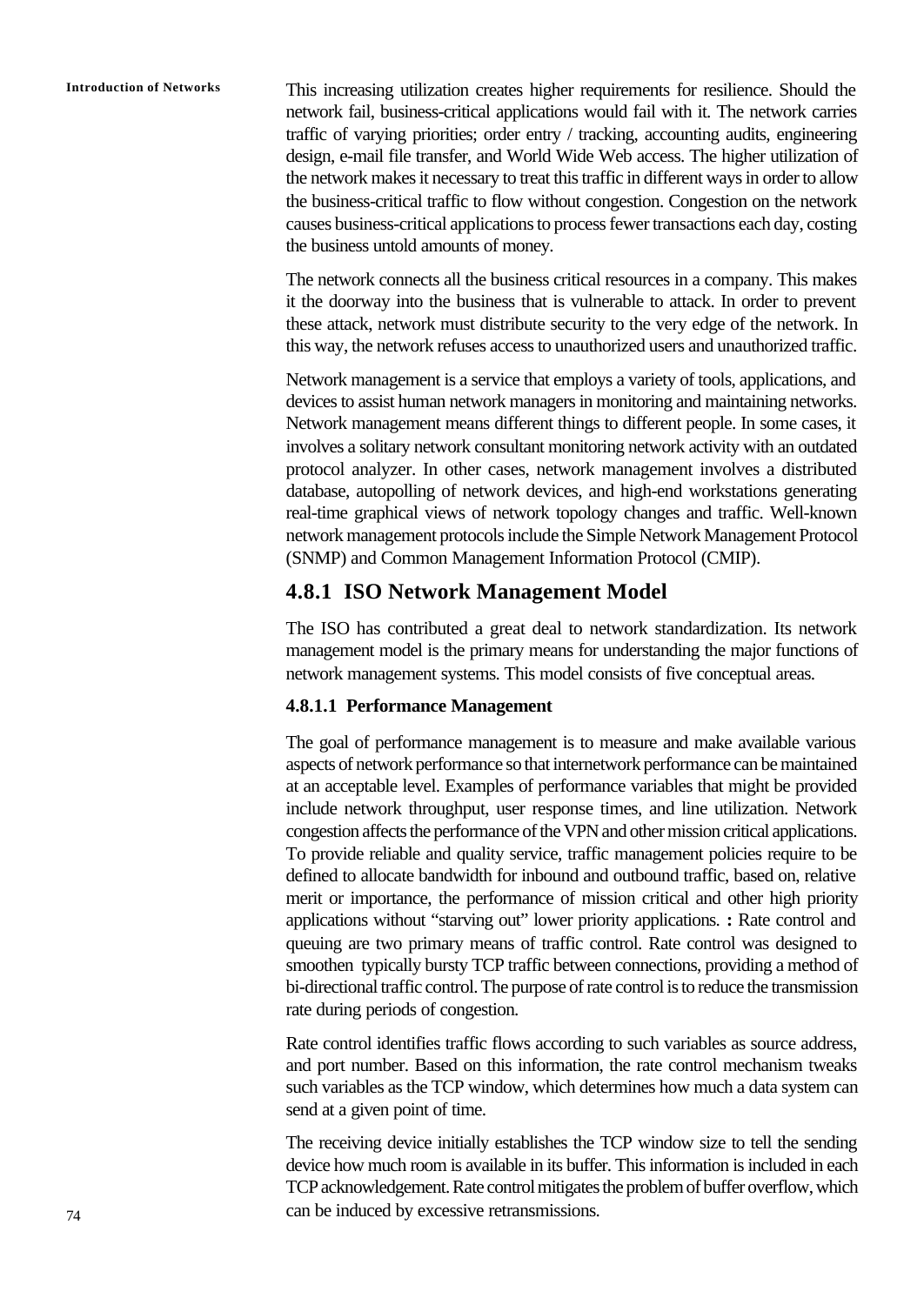Ensuring proper window size can be tricky. If the window size is too small, latency **Network Softwares** will ensue. If the window is too large, packets may be dropped and repeatedly retransmitted, inducing buffer overflow.

#### **4.8.1.2 Configuration Management**

The goal of configuration management is to monitor network and system configuration information so that the effects on the network operation of various versions of hardware and software elements can be tracked and managed.

#### **4.8.1.3 Accounting Management**

The goal of accounting management is to measure network utilization parameters so that individual or group uses on the network can be regulated appropriately. Such regulation minimizes network problems (because network resources can be apportioned based on resource capacities) and maximizes the fairness of network access across all users.

As with performance management, the first step towards appropriate accounting management is to measure the utilization of all important network resources. An analysis of the results provides an insight into current usage patterns, and usage quotas can be set at this point. Some correction, of course, will be required to reach optimal access practices. From this point, ongoing measurement of resource use can yield billing information as well as information used to assess continued fair and optimal resource utilization.

#### **4.8.1.4 Fault Management**

The goal of fault management is to detect, log, notify users of, and (to the extent possible) automatically fix network problems to keep the network running effectively. Because faults can cause downtime or unacceptable network degradation, fault management is perhaps the most widely implemented of the ISO network management elements.

Fault management involves first determining symptoms and isolating the problem. Then the problem is fixed and the solution is tested on all-important subsystems. Finally, the detection and resolution of the problem is recorded.

#### **4.8.1.5 Security Management**

The goal of security management is to control access to network resources according to local guidelines so that the network cannot be sabotaged (intentionally or unintentionally) and sensitive information cannot be accessed by those without appropriate authorization. A security management subsystem, for example, can monitor users logging on to a network resource and can refuse access to those who enter inappropriate access codes.

Security management subsystems work by partitioning network resources into authorized and unauthorized areas. For some users, access to any network resource is inappropriate, mostly because such users are usually company outsiders. For other (internal) network users, access to information originating from a particular department is inappropriate. Access to Human Resource files, for example, is inappropriate for most users outside the Human Resources department.

Security management subsystems perform several functions. They identify sensitive network resources (including systems, files, and other entities) and determine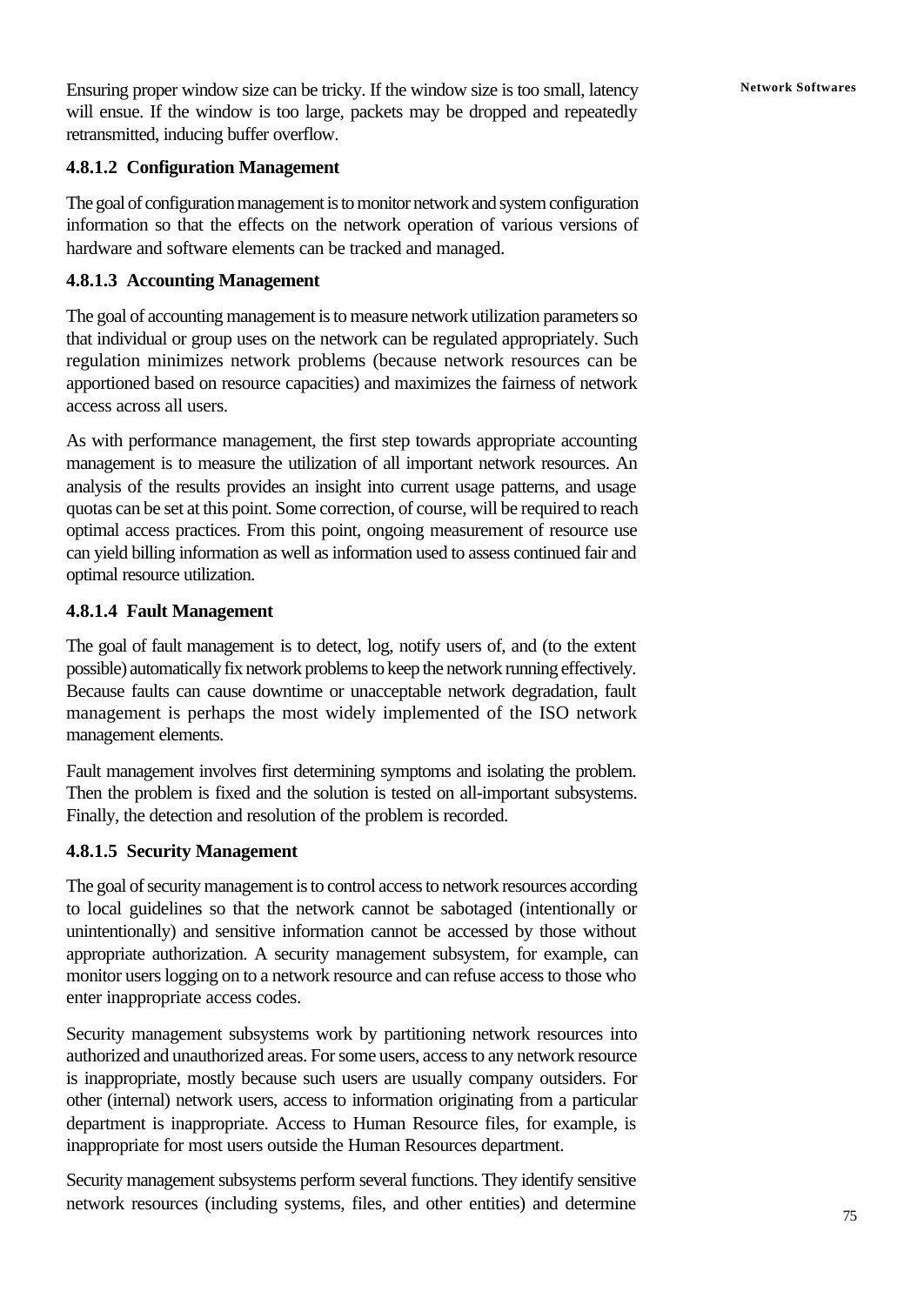**Introduction of Networks** mappings between sensitive network resources and user sets. They also monitor access points to sensitive network resources and log inappropriate access to sensitive network resources.

#### **4.8.1.5.1 Firewall**

The Internet, like any other society is plagued with the kind of jerks who enjoy the electronic equivalent of writing on other people's wall with spray paint, tearing their mail boxes off, or just sitting in the street blowing their car horns. Some people try to get real work done over the Internet, and others have sensitive or proprietary data they must protect. The only way to completely protect the network from attacks via the Internet is not to provide access. Since this is not a practical reality, firewall is installed to keep the jerks out of the network while still letting one get the job done. A firewall is a system or group of systems that enforces an access control policy between two networks, i.e., Internal network (Intranet) and the external network such as Internet. The firewall can be thought of as a pair of mechanisms one of which exists to block traffic, and the other exists to permit traffic. Firewall can act as " ambassador " to the Internet. Firewalls are configured to protect against unauthorised interactive login from the "outside" world.

The firewall controls access between the internal network and the Internet by performing the following functions.

The firewall does not allow any direct connection between the internal network, and the external network. It directs all traffic to application gateways which give hosts reliable access to a wide variety of services on the Internet. The grant or denial of access to these services depends on the security policy specified in the system. By also installing a proxy server software on the Firewall server, it is possible to locally cache Web pages accessed frequently to facilitate speedy access

The firewall allows one to limit access to authenticated users from the internal network or from the external network or from both the directions.

The firewall acts as an external access point for mail and other services such as the Domain Name Services (DNS).

The firewall logs all connections, whether successful or not. It also logs all other significant events and produces a report based on these logs.

The firewall alerts one to any suspicious activity by using predefined alarms to detect and give warning of unusual or hostile activity.

#### **4.8.1.5.1.1 DHCP**

DHCP is a method of automatically assigning a TCP/IP address from a pool of addresses to a requesting client. DHCP eliminates the need to manually assign static IP addresses. Implementing DHCP client and server features in the firewall significantly eases deployment into cable and digital subscriber line (DSL) broadband environments, where static IP addresses can be costly and cumbersome to maintain.

*4.8.1.5.1.1.1 DHCP Client:* Support for DHCP client allows the firewall to dynamically acquire an untrusted interface's IP address, netmask, and optionally the default route from a DSL or cable Internet service provider (ISP). This feature is required when a firewall is directly connected to a DSL or cable modem/router.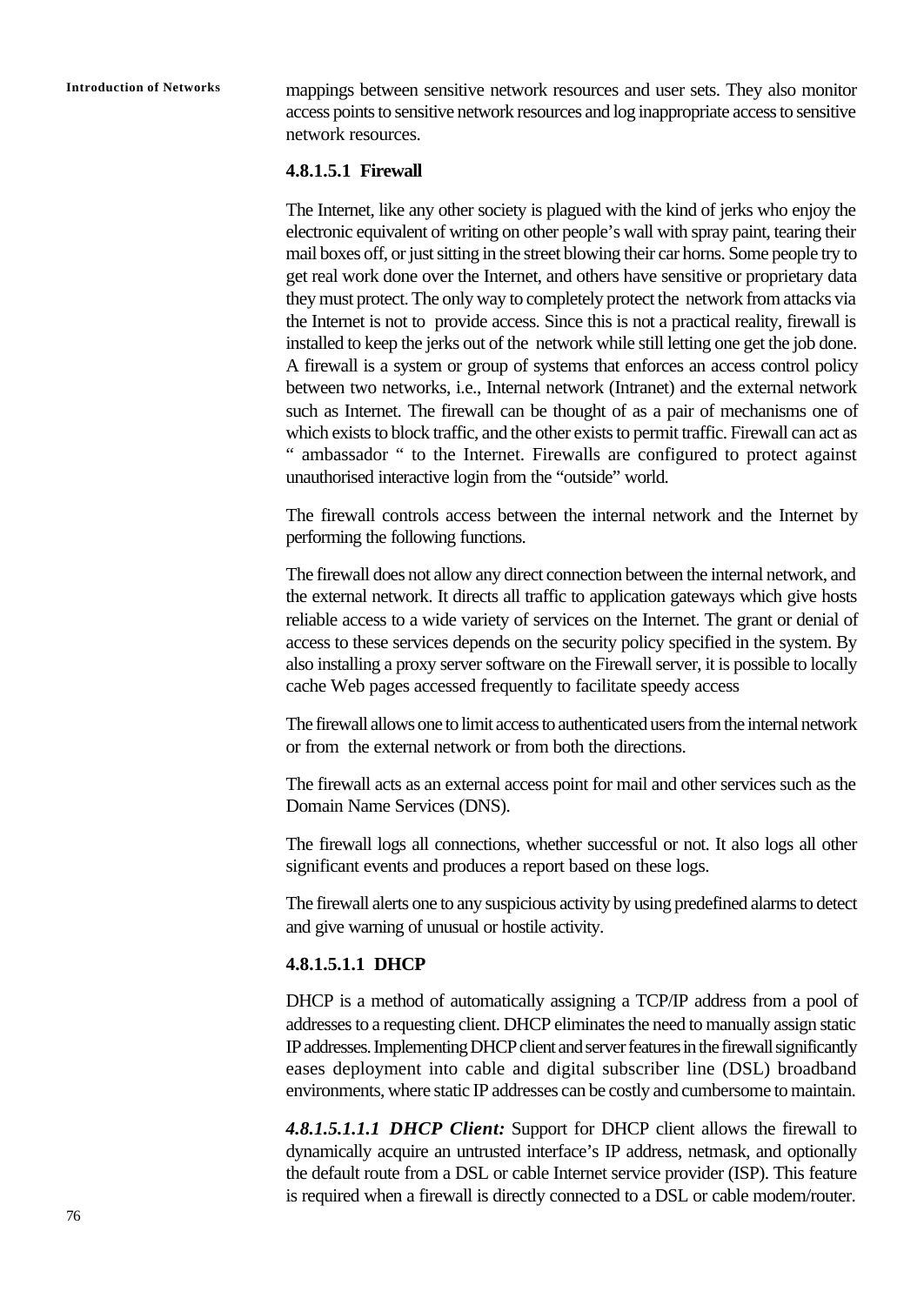*4.8.1.5.1.1.2 DHCP Server:* The firewall can provide DHCP services for hosts **Network Softwares** located on the trusted network, allowing it to automatically assign IP addresses to machines that are configured for dynamic addressing.

## **4.9 INTRANET**

The Internet has introduced a new level of security risk, it is now much harder to protect proprietary information and sensitive data from unauthorised access. Once connected to the Internet, an organisation data may be subject to theft, corruption or loss. This has led to the evolution of INTRANET. An Intranet can be defined as a protected internal network using Internet technology to provide cheap and effective access to information within an organisation. Geography becomes immaterial, and Intranets spans continents and; links global corporations together with the information needed to compete in today's economy. Intranet can be wholly internal with no outside links at all, or with links to the outside world through a protective barrier known as Firewall.

The Intranet working is about information individuals with information democracy in an organisation empowering individuals so that the job can be done better and effectively.

#### **Self Check Exercise**

- 1) What is the Network Operating System?
- 2) What are the goals of configuration management?
- 3) What are the goals of fault management?
- 4) What are the goals of security management?

................................................................................................................... ................................................................................................................... ................................................................................................................... ................................................................................................................... ................................................................................................................... ...................................................................................................................

# **4.10 SUMMARY**

A network operating system (NOS) is a collection of software and associated protocols that allows a set of autonomous computers, which are interconnected by a computer network, to be used together in a convenient and cost-effective manner. Most modern network operating systems support TCP/IP protocols. So heterogeneous computers/operating systems (Windows NT Operating System, IBM mainframe, Unix systems, Open VMS System) can be interconnected easily. A variety of universities, Government agencies and computer firms are connected to an Internet-work, i.e., Internet which follows the TCP/IP (Transmission Control Protocol/ Internet Protocol). In addition to the TCP/IP, most of the applications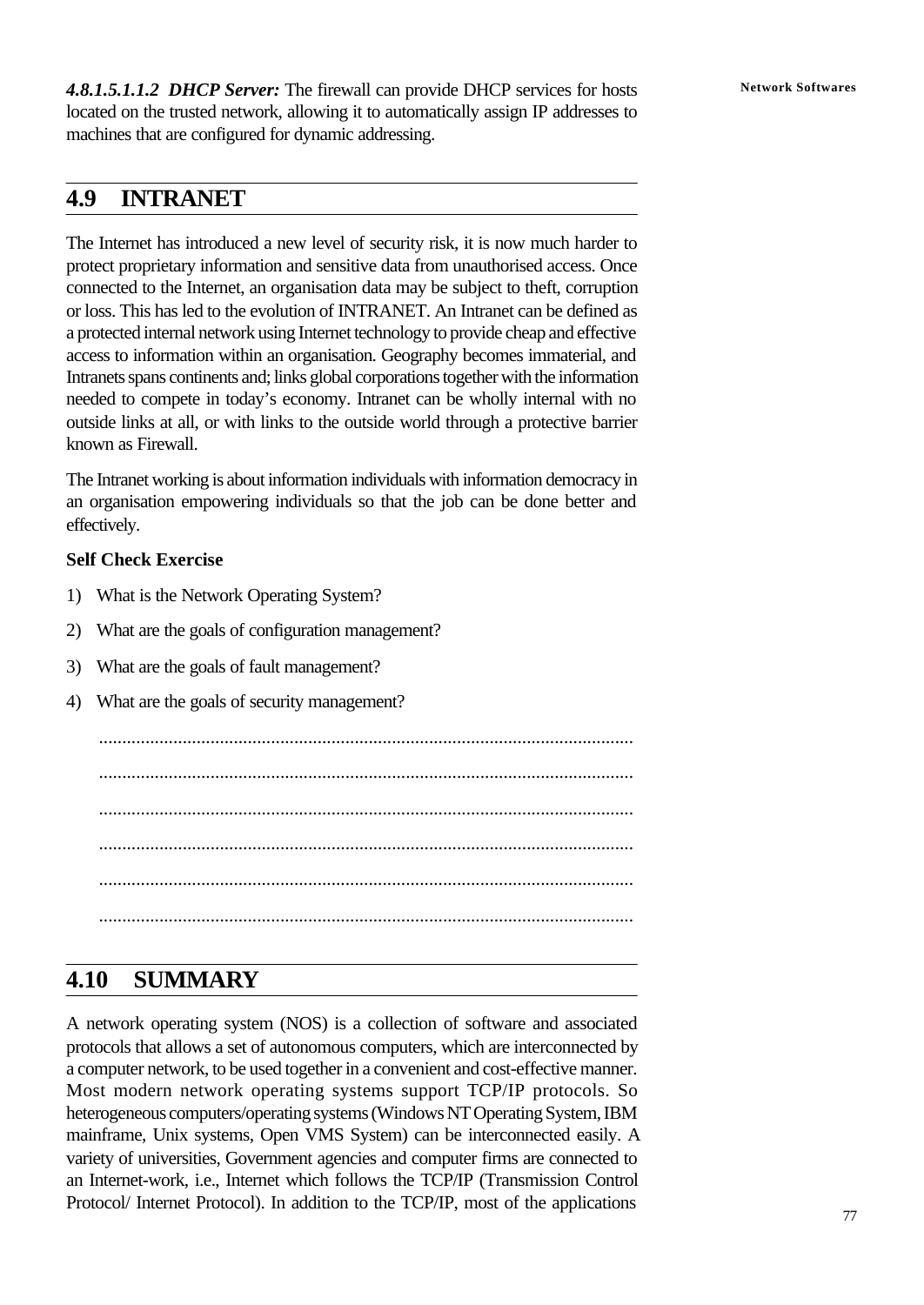**Introduction of Networks** people use with the Internet also have their own protocols and are used for different purposes such as:

- Simple Mail Transfer Protocol (SMTP) defines a straight forward way to move E-Mail between hosts.
- Network File System (NFS) allows a computer to use disk space and files on another computer over a TCP/IP connection.
- Hyper Text Transfer Protocol (HTTP) is a standard method for transmitting information through the Internet. HTTP and its sibling standards, the document mark-up language known as Hyper Text Markup Language (HTML) have done more than anything to make information exchange accessible to the masses and have been the principal contributing factor in the explosive growth of the Internet.

Network management is a service that employs a variety of tools, applications, and devices to assist human network managers in monitoring and maintaining networks.

# **4.11 ANSWERS TO SELF CHECK EXERCISES**

- 1) A network operating system (NOS) is a collection of software and associated protocols that allows a set of autonomous computers, which are interconnected by a computer network, to be used together in a convenient and cost-effective manner.
- 2) To monitor network and system configuration information so that the effects on network operation of various versions of hardware and software elements can be tracked and managed.
- 3) To detect, log, and notify users of network problems and automatically fix then problems to keep the network running effectively.
- 4) To control access to network resources according to local guidelines so that the network cannot be sabotaged and so that sensitive information cannot be accessed by those without appropriate authorization.

# **4.12 KEYWORDS**

**UDP (User Datagram Protocol) :** If reliability is not essential, UDP, a TCP complement, offers a connectionless datagram service that guarantees neither delivery nor correct sequencing of delivered packets (much like IP). **Datagram** : A method of sending data in which parts of the message are sent in random order. The recipient machine has the task of reassembling the parts in the correct sequence. The datagram is a

> connectionless, single packet message or item of data that can traverse a network